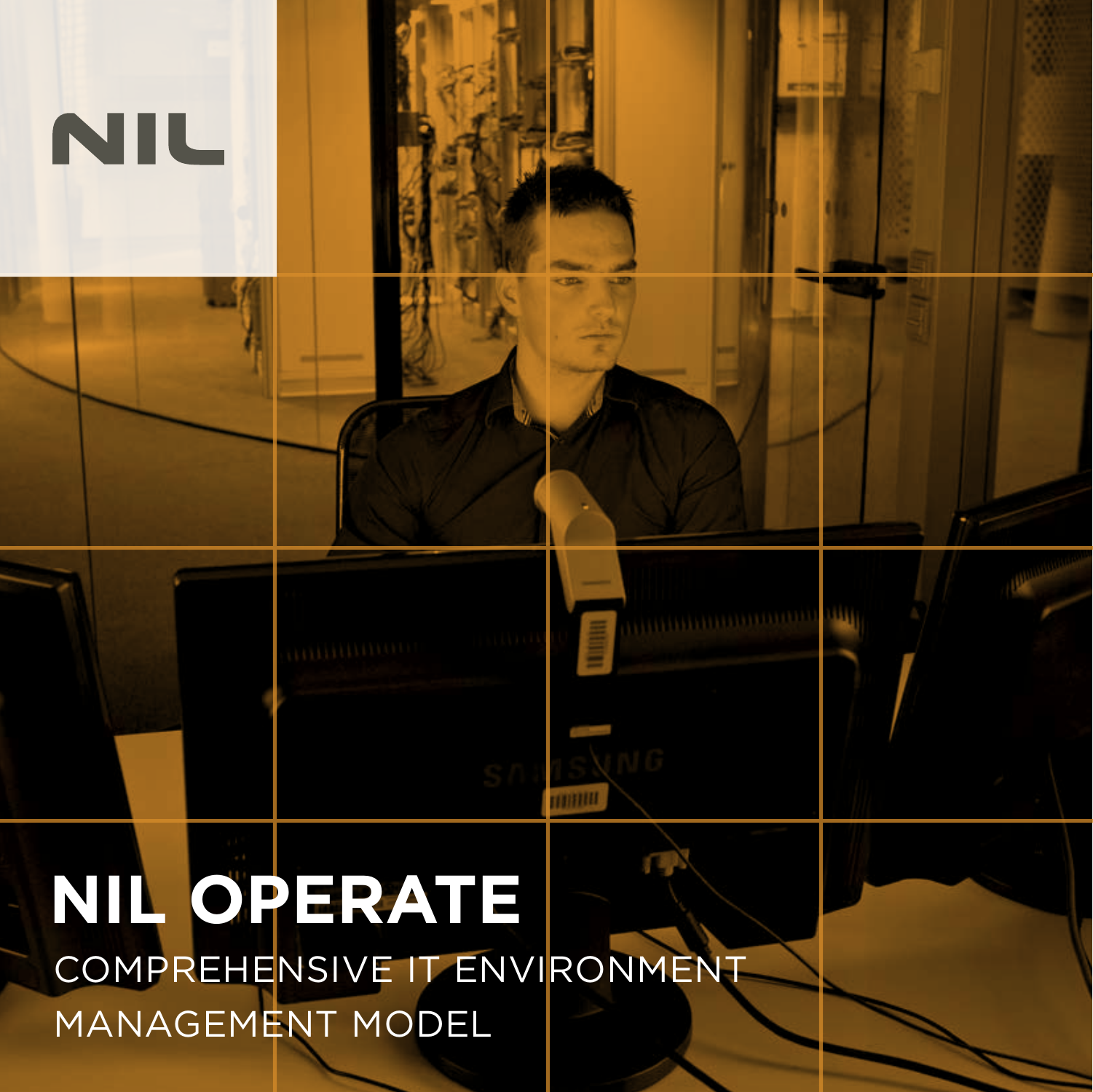**More and more business user requirements, market challenges and rapidly evolving IT technologies** call into question the traditional approach to IT environments and resources which provides that equipment as a whole is to be owned and managed by companies themselves by failing to deliver sufficient flexibility, capacity and cost-effectiveness companies require to be able to successfully meet their business objectives.

Efficient and advanced IT that requires continuous investment into equipment and staff training proves (too) costly for many a company thus, typically, creating a large **gap between internal business users and the IT department**. Users namely expect more and more functionalities and rapidly provided IT services, while the IT department is overwhelmed by administrative work and restricted by the existing and oftentimes obsolete infrastructure, lengthy new equipment procurement procedures and, of course, by the budget intended for IT purposes.



# **ARE YOU STILL ABLE TO KEEP UP WITH BUSINESS TRENDS?**

Research shows that IT departments spend as much as **80 per cent** of their time performing administrative and operational tasks, thus leaving only minimum resources to business development and optimization tasks. New IT service provision models thus hold a considerable potential for your business and can significantly contribute to a greater performance of your company.

\* Data based on research undertaken by Gartner, Inc.



business development and optimization tasks

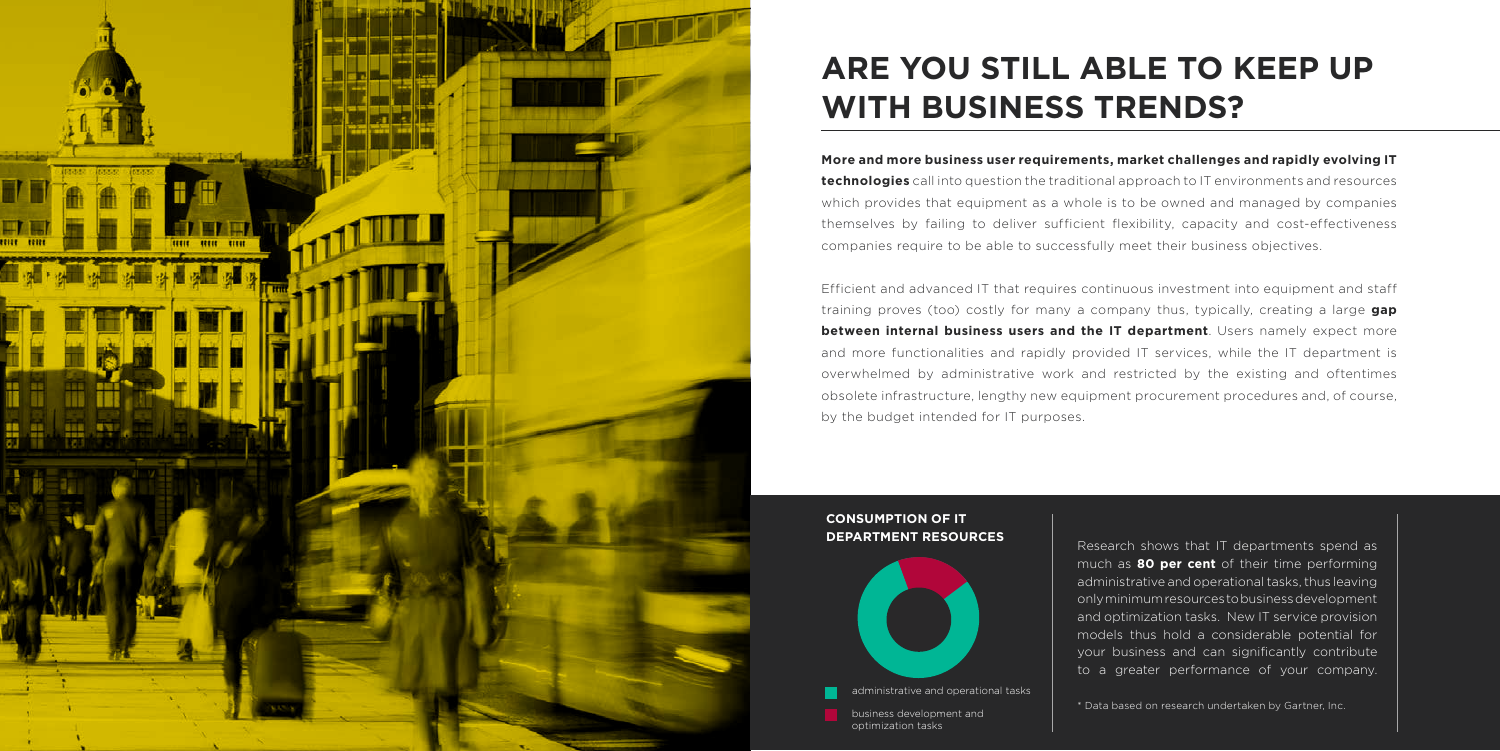# **FREE YOUR IT**

A changed approach to providing IT services can considerably improve the flexibility and efficiency of your company and reduce operating costs

An increasing number of companies are opting **to shift to external IT resource management and various rental models pertaining thereto**, as these facilitate access to cutting-edge IT resource management technologies and know-how as well as the reduction and greater predictability of expenses.

NIL provides **all the equipment, applications and know-how** required for efficient IT environment component management.

External management provides IT departments with the opportunity to pay greater focus on development and strategic tasks – that is, **on drawing up new services and optimizing business processes**.

### **You are the business and process expert, we are the IT environment experts**

As part of the approaches described above, you can avail of the comprehensive **NIL Operate** management model that facilitates entrusting us with your IT environment in full or part.



| <b>CHARACTERISTIC</b> | <b>OWN MANAGEMENT</b>                                | <b>NIL OPERATE MANAGEMENT</b>                                                   |
|-----------------------|------------------------------------------------------|---------------------------------------------------------------------------------|
| <b>COMPETENCIES</b>   | restricted and bound to specific<br>IT experts       | wide, with plenty of experts and<br>experience in similar projects              |
| <b>FOCUS</b>          | technical details and day in day out<br>tasks        | development, IT strategy and Service<br>Level Agreements                        |
| <b>RESULTS</b>        | bound by the efforts made by your<br>IT experts      | provided by the Service Level<br>Agreement                                      |
| <b>PRICE</b>          | dynamic, subject to the equipment<br>purchased       | contractually bound by the scope of<br>service                                  |
| <b>LIABILITY</b>      | your IT experts                                      | contractual                                                                     |
| <b>RISK</b>           | lies on the shoulders of your specific<br>IT experts | contractual, detailed documentation<br>belongs to you                           |
| <b>SERVICE LEVEL</b>  | not assessed                                         | specified and in compliance with financial<br>options and business requirements |

### **CHARACTERISTICS OF MANAGING YOUR IT ENVIRONMENT WITH YOUR OWN RE-SOURCES COMPARED TO MANAGING IT WITH EXTERNAL RESOURCES:**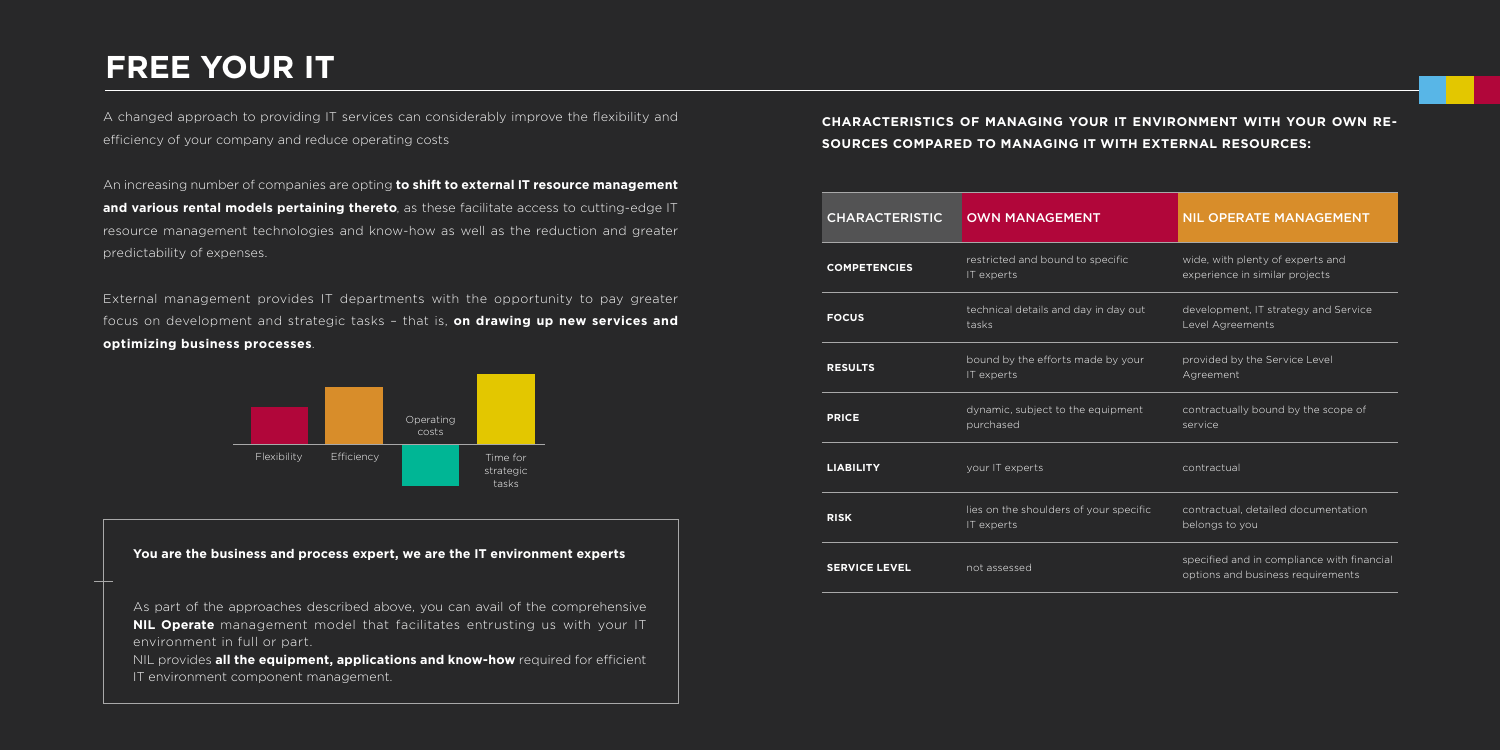## **NIL OPERATE PROCES**

### **Reliability and safety guaranteed**

As NIL, we are aware of the fact that our reliability and your trust are essence for the model, the management level is laid down by a binding agreement (SLA – Service Level Agreement).

Our credibility is demonstrated by two certifications: ISO 9001 (Quality Management System) and ISO 27001 (Information Security Management System).



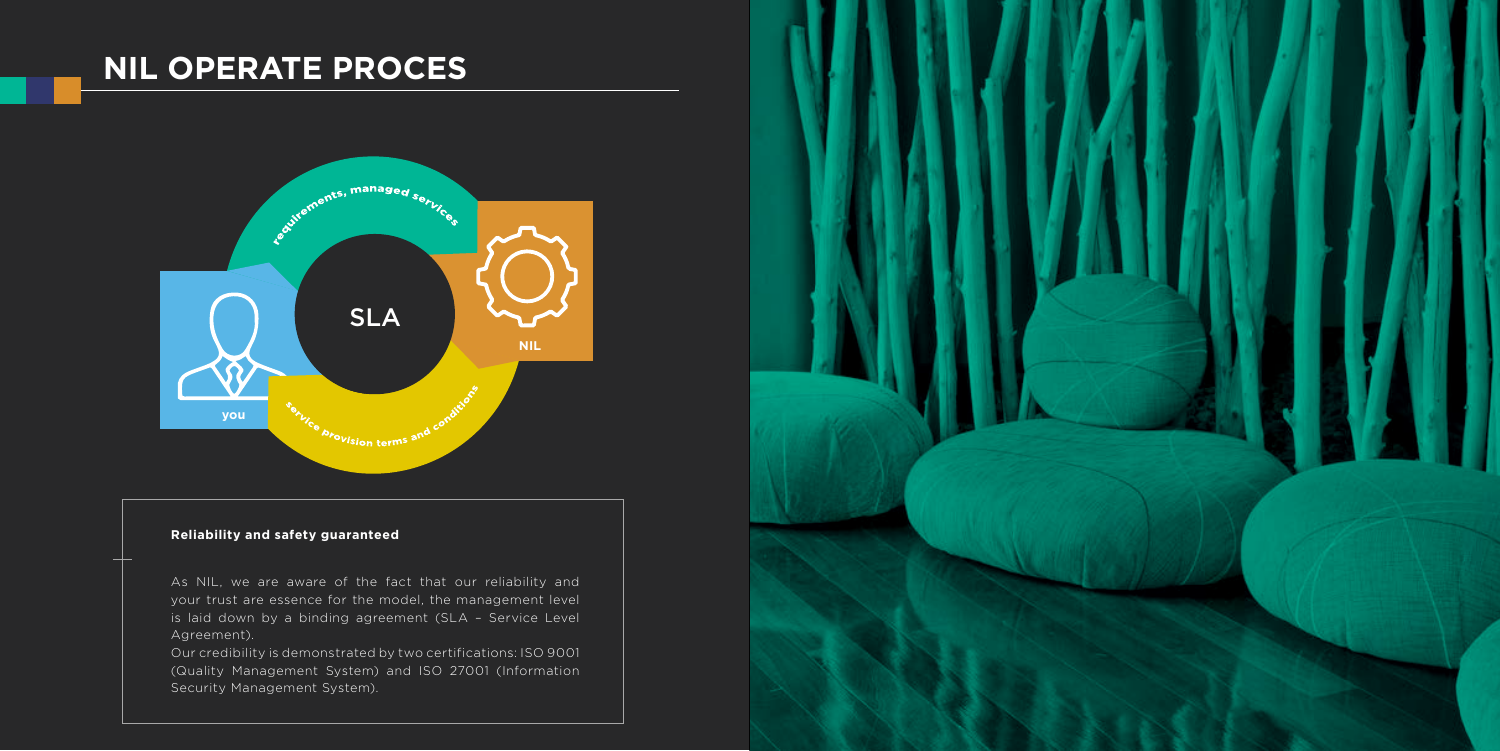## **BUSINESS ADVANTAGES**

NIL Operate provides you with a significantly **more flexible IT environment** and the following advantages as compared to your own management thereof:

- predictable IT department budget by not having to invest into equipment (CAPEX),
- focus on the principal activity of your company,
- focus of internal IT experts on development and strategic tasks,
- reduced operating costs,
- faster and easier introduction of new services,
- high level of technical support without having to recruit any additional IT experts,
- zguaranteed level of availability of IT services,
- access to expertise without having to provide IT experts with specific and expensive training,
- simplified adaptability to changing business requirements.



Managed infrastructure infrastructure Traditional

NIL provides you with the appropriate IT environment, while your IT experts are finally granted both the opportunity and time required for developing IT that complies with the requirements and expectations of your business users and clients.

#### SPEED OF ADAPTABILITY TO BUSINESS REQUIREMENTS

# **MANAGEMENT**

NIL Operate provides either management of a **specific IT service** (such as IP telephony)

#### or **your IT environment as a whole**.

NIL Operate has been designed on the following closely linked elements:

### NO NEED TO WORRY ABOUT DETAILS, EVERYTHING IS INCLUDED

All service management and operation terms and conditions which are of relevance for your business are laid down by the **SLA – Service Level Agreement** that defines the following:



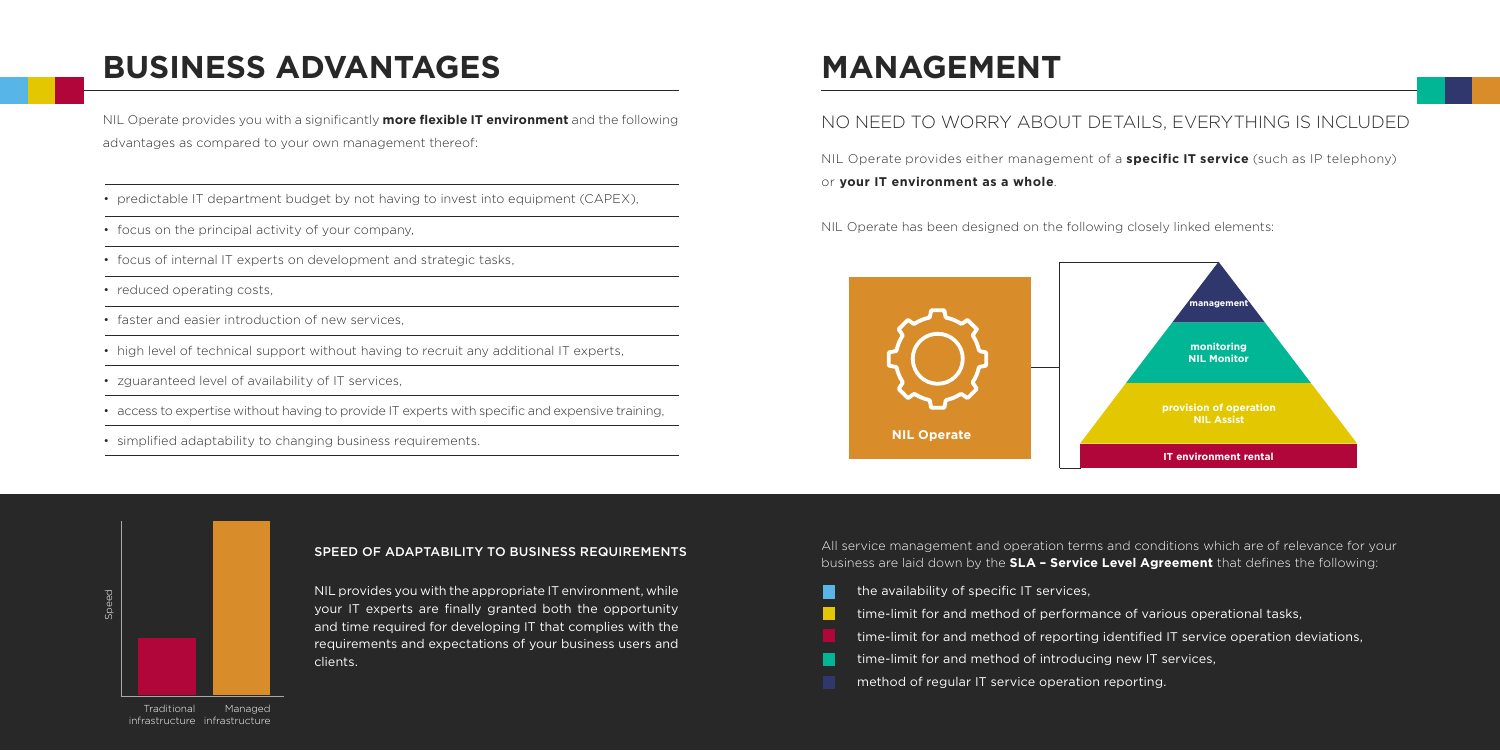# **MANAGEMENT PACKAGES**

NIL Operate is available in three basic packages that can be adapted, where necessary, to your specific requirements and business models.

### **Management is provided in the following areas:**

### SELECT AN APPROPRIATE PACKAGE OR ASK FOR A TAILORED ONE

data communications,

- data center,
- **n** mobility,
- security, m.
- Microsoft working environment, **Contract**
- computer equipment,
- IP telephony and video conferencing systems,
- office equipment.



| <b>SERVICES</b>                                                 | <b>BASIC</b> | <b>STANDARD</b> | <b>ADVANCED</b> |
|-----------------------------------------------------------------|--------------|-----------------|-----------------|
| PROVISION OF IT EQUIPMENT                                       |              |                 |                 |
| PROVISION OF BROADBAND CONNECTIONS                              |              |                 |                 |
| <b>IMPLEMENTATION OF CHANGES</b>                                | ✔            |                 |                 |
| MONITORING OPERATIONS AND ALERTING                              |              |                 |                 |
| <b>TECHNICAL ASSISTANCE SERVICE</b>                             |              |                 |                 |
| <b>RECOVERY OF INCIDENTS</b>                                    |              |                 |                 |
| <b>SERVICE LEVEL PROVISION - SLA</b>                            |              |                 |                 |
| STRATEGIC AND TACTICAL CONSULTING                               |              |                 |                 |
| INTRODUCTION OF NEW FUNCTIONALITIES AND<br><b>SERVICES</b>      |              |                 |                 |
| <b>RECORDING AND DOCUMENTING SETTINGS</b>                       | $\checkmark$ |                 |                 |
| WEEKLY TECHNICAL REPORT ON THE CARRIED<br><b>OUT ACTIVITIES</b> |              |                 |                 |
|                                                                 |              |                 |                 |

**MONTHLY REPORTS AND PLANNING OF NEW ACTIVITIES** 

| ASIC                 | <b>STANDARD</b> | <b>ADVANCED</b> |
|----------------------|-----------------|-----------------|
|                      |                 |                 |
|                      |                 |                 |
|                      |                 |                 |
| $\blacktriangledown$ |                 |                 |
| $\checkmark$         |                 |                 |
|                      |                 |                 |
|                      |                 |                 |
|                      |                 |                 |
|                      |                 |                 |
|                      |                 |                 |
|                      |                 |                 |
|                      |                 |                 |
|                      |                 |                 |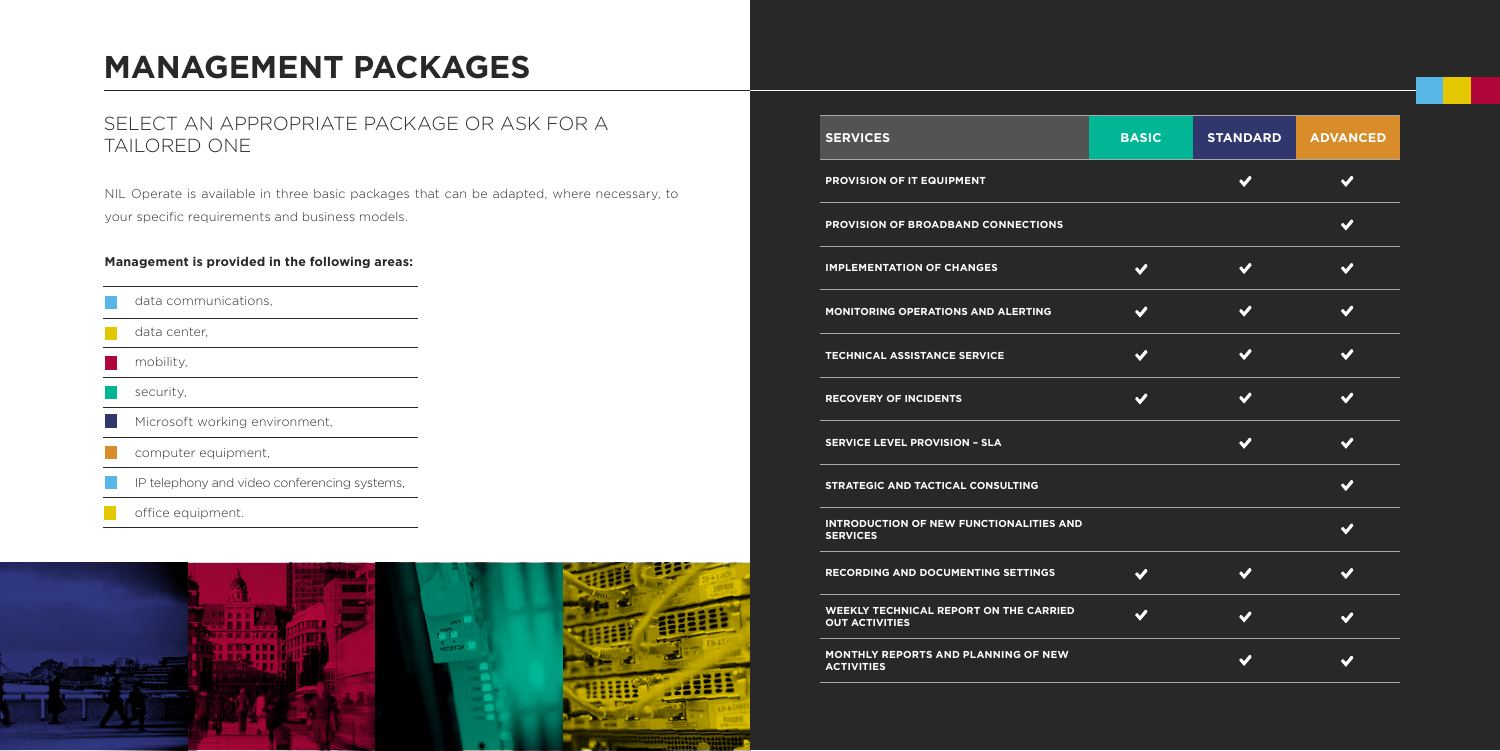



### **NIL Operate arrangements are made within about six months.**

### SHIFTING YOUR IT INFRASTRUCTURE TO EXTERNAL MANAGEMENT

### **DESIGNS**

Shifting to the NIL Operate IT service provision management model foresee the **delegation**  of **management tasks to NIL**; several scenarios are possible with regard to IT environment ownership and location.

They depend on the qualifications and number of your IT experts, capacity of your data center, relevancy of the service as well as your security requirements and financial resources.

\* The function of specific pieces of equipment requires them to be installed at the location of the final user (network equipment, IP telephones, user computers, office equipment: photocopying machines, printers, fax machines, etc.).

### LOCAL, SHARED OR EXTERNAL MANAGEMENT?

|                 | <b>EQUIPMENT</b><br><b>OWNER</b> | <b>EQUIPMENT</b><br><b>LOCATION*</b> | <b>MANAGED SERVICES</b><br><b>ARE RENDERED BY</b> |
|-----------------|----------------------------------|--------------------------------------|---------------------------------------------------|
| <b>LOCAL</b>    | <b>VOU</b>                       | at your premises                     | NIL and you                                       |
| <b>SHARED</b>   | <b>NIL</b>                       | at your premises                     | NIL and you                                       |
| <b>EXTERNAL</b> | NIL                              | <b>NIL</b>                           | NIL                                               |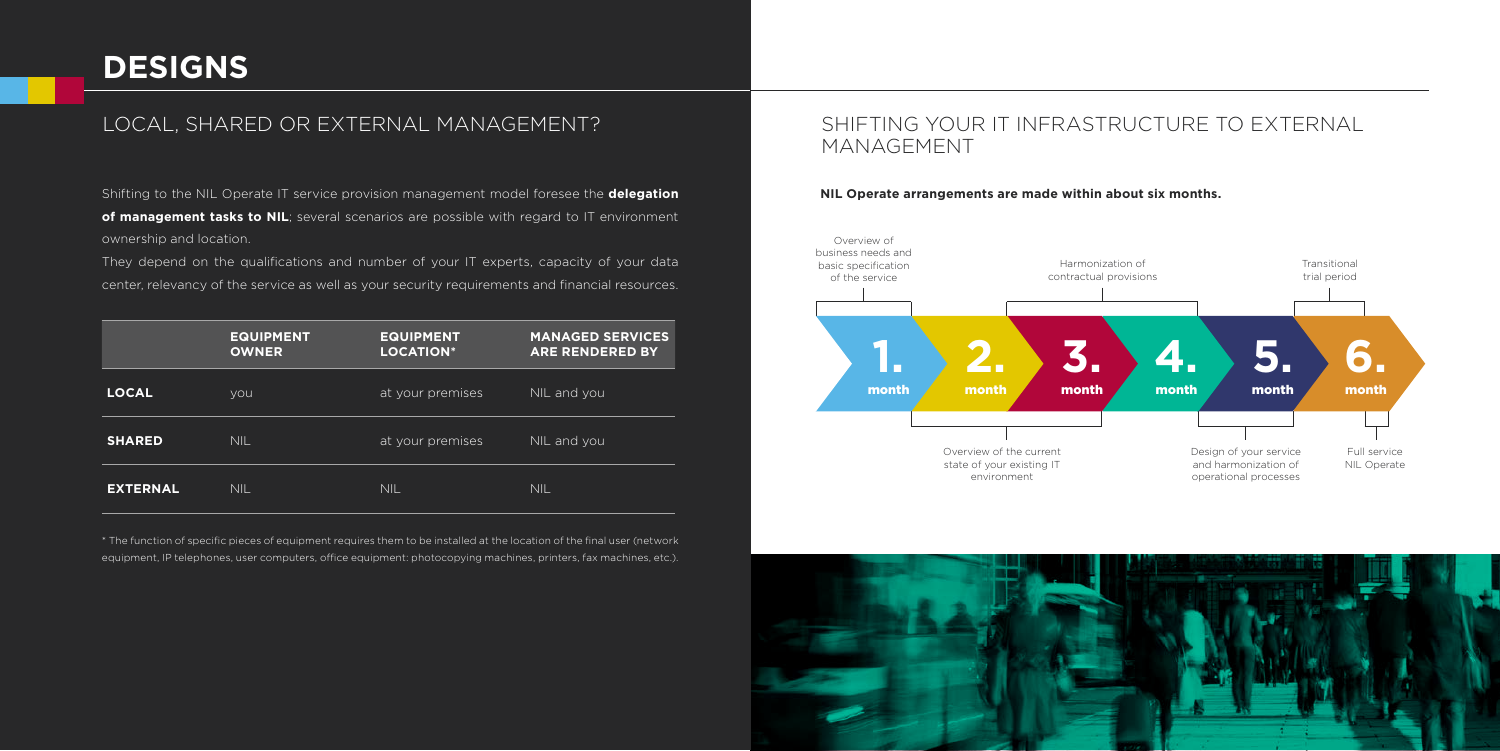# **EXAMPLES OF MANAGED SERVICES**

### **Managed data center:**

Following the methodology of NIL HyperCenter and NIL Flex IT, NIL provides either full or partial management of the data center infrastructure, subject to ownership and location of the equipment and the desired resource monitoring. You are provided with the entire platform, on which your applications run. These remain your only concern.

#### **Managed back-up data center:**

Does your company apply its own data center, but you are concerned that major disaster can occur and your primary center may break down? NIL provides fast and flexible rental of IT resources on its infrastructure which can be easily applied to creating your own back-up data center, including rental of memory, processor and storing resources and network connectivity.

### **Managed wireless network:**

An increasing number of your users apply mobile devices and seeks to access data on your servers, causing inconvenience to you. If you are not positive how to go about introducing a wireless and safe solution that would suffice for internal users and guests, leave this to us. Only teach your administrative staff how to easily grant wireless access to your guests when necessary.

#### **Managed application of mobile devices:**

Smart phones and tablets have become so widespread that access of employees to company data anywhere and anytime is a given. Our managed solution can, in a controlled manner, boost the productivity of mobile users without compromising security in your company. Do not worry too much if a mobile device is stolen, because data are continuously securely stored in your data center.

### **Managed Microsoft environment:**

### IT SOLUTUTIONS AS MANAGED SERVICES

Would you like to introduce a collaboration environment with the Skype for Business tool and by integrating with the Exchange system? Are you overwhelmed by managing Window-environment user computers that undergo a continuous cycle of updates and changes to user settings? NIL provides experts in planning of and introducing automation to such environments as well as in virtualization. You only need to consider if your users will (and, if so, until when) continue to use PCs.

### **Managed firewalls, anti-intrusion and content management systems:**

Are you not in the possession of the know-how and time to implement complex security policies pertaining to access and exchange of data via firewalls and with other networks? Do you receive spam mail or even viruses on a daily basis as your security systems are not regularly updated? Leave all the complexity pertaining to setting up and managing network security systems on a daily basis to us.

### **Managed IP telephony:**

In addition to providing basic operations of IP telephony, NIL is also willing to provide your users with additional instant messaging, e-mail system integration, distant collaboration and video conferencing systems. Instant messaging and user statuses will quickly bring you up-to-date with when your associates are available.

### **Managed video conferencing service:**

You are aware of the fact that video facilitates the presence of people far away as well, which is why you seek to introduce this solution but do not want to invest too much into video equipment at the very beginning? If your video conferencing service is managed, all the main equipment is installed by NIL, you only apply personal conference webcams and video systems provided as part of the managed service. NIL does not claim that you will need to meet fewer times but that your meetings will definitely take up less of your time.